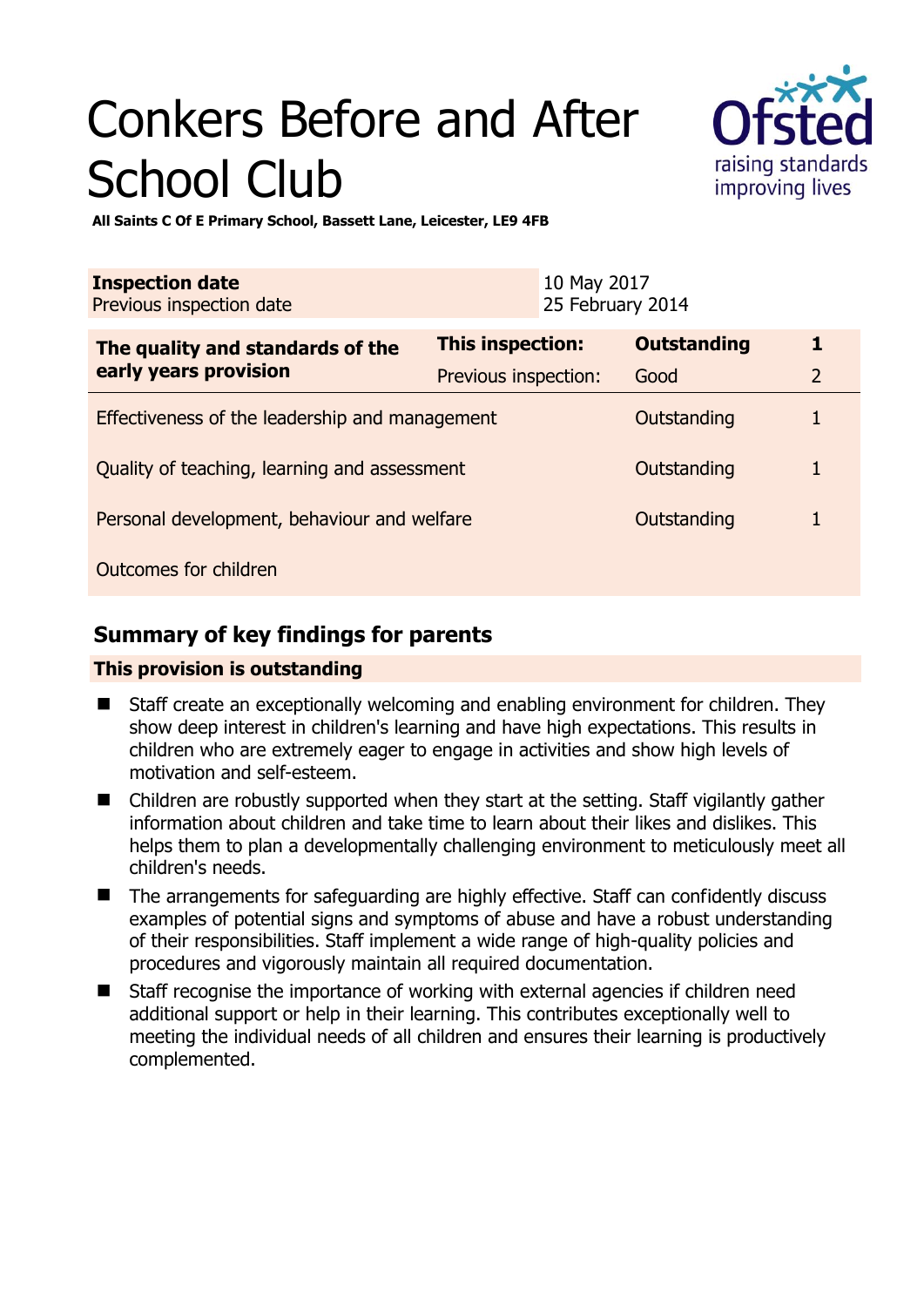## **What the setting needs to do to improve further**

#### **To further improve the quality of the early years provision the provider should:**

■ continue to review the excellent information already shared with parents, to find even more ways to share details of children's activities and achievements.

#### **Inspection activities**

- The inspector observed children engaged in activities both inside and outdoors.
- The inspector spoke to children and staff and held a discussion with the manager/provider.
- The inspector looked at relevant documentation and evidence of the suitability of staff working in the club.
- The inspector spoke to a number of parents during the inspection and took account of their views.

#### **Inspector**

Tina Garner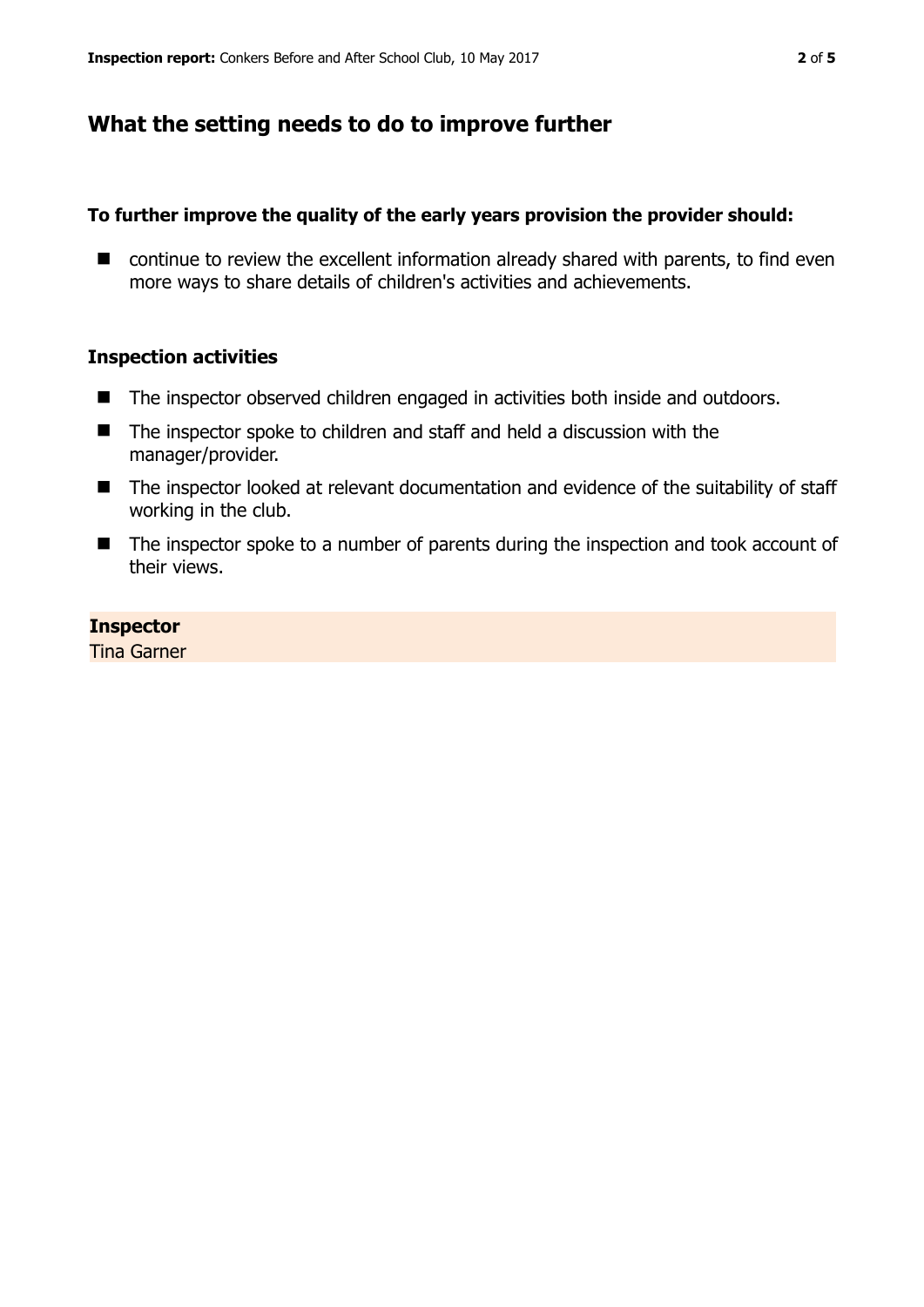# **Inspection findings**

## **Effectiveness of the leadership and management is outstanding**

Every aspect of the club is rigorously reviewed to maintain extremely high standards. The qualified, skilled and enthusiastic staff group continually develop their knowledge and skills. They complete weekly peer-on-peer observations, share best practice during team talks, and actively participate in additional training courses. Staff robustly evaluate activities, seek and act upon children's views and identify new required resources to further challenge and support children's learning. Continuous and targeted improvement plans are also produced and implemented. These actions drive improvement and, as a result, all aspects of the provision are highly effective and teaching is continually improving. The management team has identified that the already excellent relationships with parents can be built on, to find even more ways to share details of children's activities.

## **Quality of teaching, learning and assessment is outstanding**

Children develop excellent social skills and build exceptionally strong relationships. They show high levels of respect as they listen thoughtfully, take turns to talk about their day, and share thoughts and opinions during initial group time. Staff are highly effective in using these gatherings to talk with children about how to keep themselves and others safe. Children engage enthusiastically with staff, who promote their communication skills exceptionally well. Staff provide an excellent range of activities and accessible resources. Children take great pleasure in expressing their ideas and creativity. Young children play imaginatively in the role play area, while older children enjoy acting out scenarios with small-world resources. Children develop their writing skills. They use pens and wipe-clean boards to play word games and draw pictures.

## **Personal development, behaviour and welfare are outstanding**

Children flourish in this safe, caring environment. They develop high levels of confidence and build strong friendships with other children from all different age groups. Staff provide a wonderful selection of healthy food. Children enjoy buttering their bagels, eating salad or choosing fruit from the bowl. They freely access drinks when they are thirsty. Children enjoy physical play and explore and learn outside. They plant and grow flowers, fruits and vegetables, enjoy ball games and use equipment to climb and balance. Children are highly valued and behave exceptionally well. They learn about different cultures and festivals and their views are listened to. Children's photographs, artwork and achievements are celebrated and displayed. This gives children a sense of belonging. Consequently, children are extremely self-assured and develop a positive sense of themselves.

#### **Outcomes for children**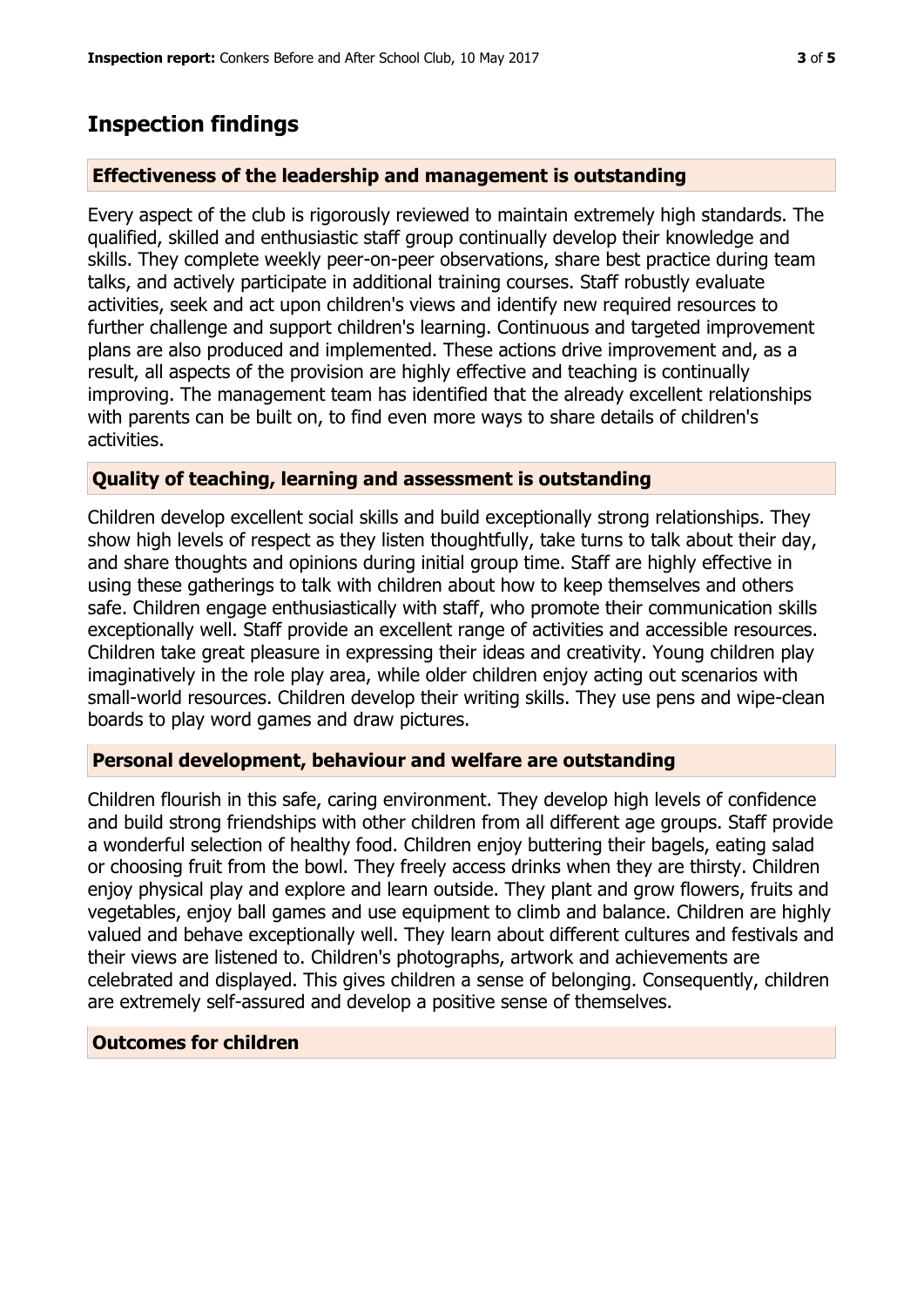# **Setting details**

| Unique reference number                             | EY469153                                                                             |  |
|-----------------------------------------------------|--------------------------------------------------------------------------------------|--|
| <b>Local authority</b>                              | Leicestershire                                                                       |  |
| <b>Inspection number</b>                            | 1088223                                                                              |  |
| <b>Type of provision</b>                            | Out of school provision                                                              |  |
| Day care type                                       | Childcare - Non-Domestic                                                             |  |
| <b>Registers</b>                                    | Early Years Register, Compulsory Childcare<br>Register, Voluntary Childcare Register |  |
| Age range of children                               | $4 - 11$                                                                             |  |
| <b>Total number of places</b>                       | 40                                                                                   |  |
| Number of children on roll                          | 80                                                                                   |  |
| Name of registered person                           | Kerry Louise Robinson                                                                |  |
| <b>Registered person unique</b><br>reference number | RP909778                                                                             |  |
| <b>Date of previous inspection</b>                  | 25 February 2014                                                                     |  |
| Telephone number                                    | 07890688852                                                                          |  |

Conkers Before and After School Club registered in 2013. It is managed by a private provider and operates from the main hall in All Saints Church of England School, Sapcote in Leicestershire. The setting employs seven members of childcare staff, five of whom hold appropriate early years qualifications. The setting operates from 7.30am to 8.45am and 3.15pm to 6pm Monday to Friday, term time only. The setting supports children who have special educational needs and/or disabilities.

This inspection was carried out by Ofsted under sections 49 and 50 of the Childcare Act 2006 on the quality and standards of provision that is registered on the Early Years Register. The registered person must ensure that this provision complies with the statutory framework for children's learning, development and care, known as the early years foundation stage.

Any complaints about the inspection or the report should be made following the procedures set out in the guidance 'Complaints procedure: raising concerns and making complaints about Ofsted', which is available from Ofsted's website: www.gov.uk/government/organisations/ofsted. If you would like Ofsted to send you a copy of the guidance, please telephone 0300 123 4234, or email enquiries@ofsted.gov.uk.